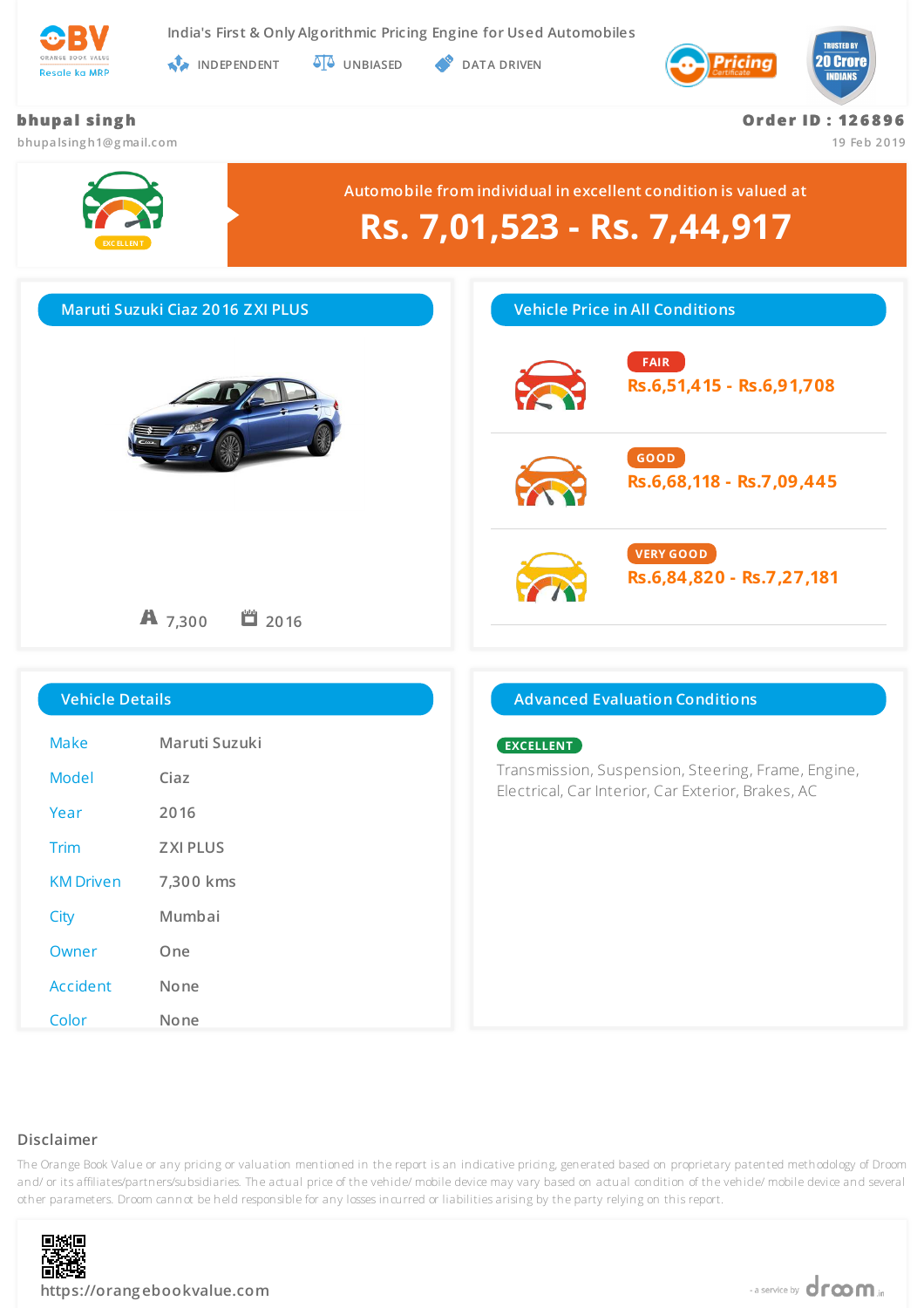

**India's First & Only Algorithmic Pricing Engine for Used Automobiles**

**INDEPENDENT UNBIASED DATA DRIVEN** 



**Or de r ID : 12 6 8 9 6**

**19 Feb 2019**

| bhupal singh |  |
|--------------|--|
|--------------|--|

**bhupalsing h1@g mail.com**







**What Others**  $\bullet$ **Paid Rs. 8,95,000**

| <b>Next 3 Year Depreciation of Vehicle</b>    |             |                                              |             |  |
|-----------------------------------------------|-------------|----------------------------------------------|-------------|--|
| <b>Estimated Buying Price From Individual</b> |             | <b>Estimated Selling Price To Individual</b> |             |  |
| 2020                                          | Rs.5,40,895 | 2020                                         | Rs.5,30,230 |  |
| 2021                                          | Rs.4,93,636 | 2021                                         | Rs.4,83,902 |  |
| 2022                                          | Rs.4,39,561 | 2022                                         | Rs.4,30,894 |  |

# **Disclaimer**

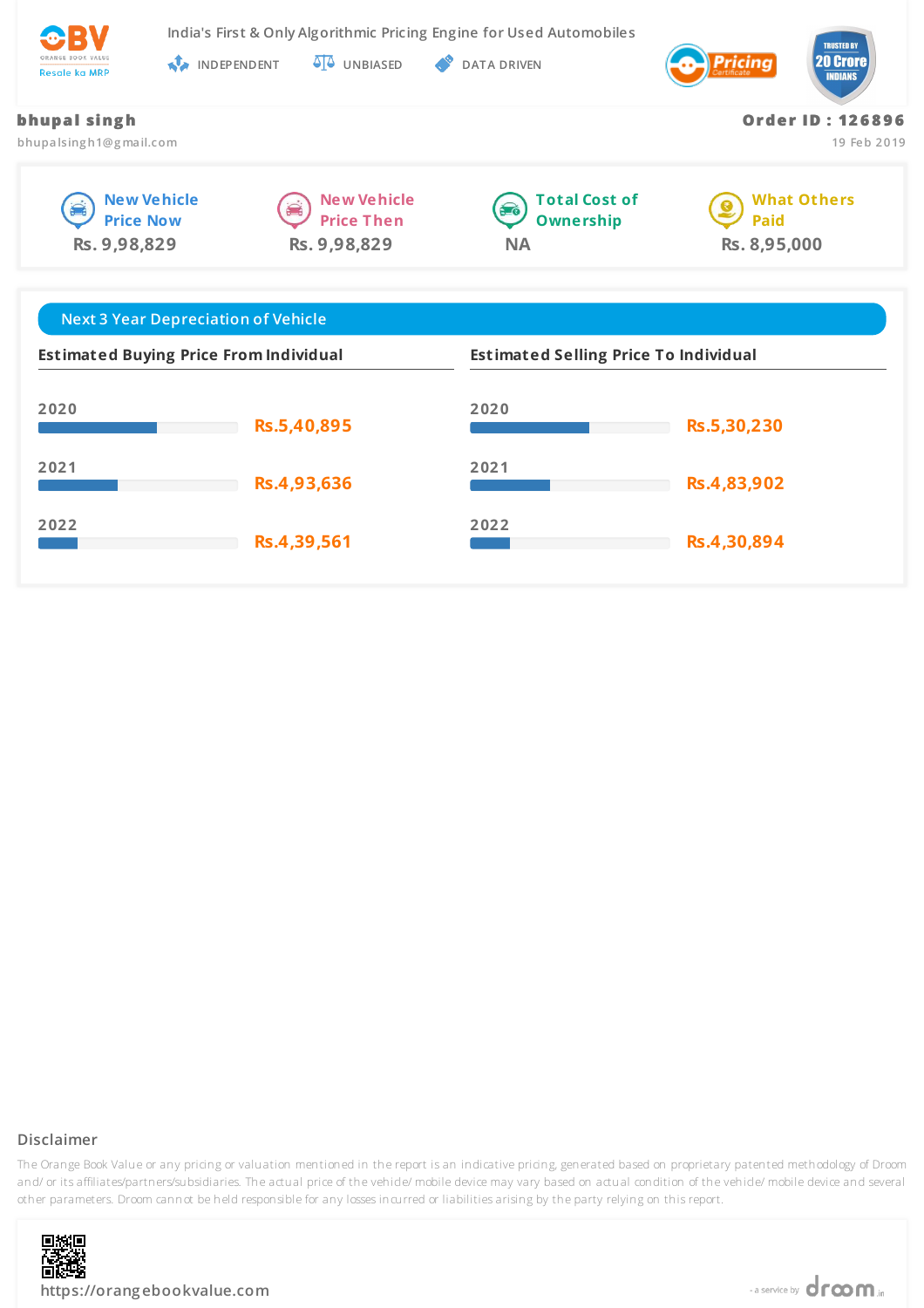



**INDEPENDENT UNBIASED S** DATA DRIVEN



### **bhupal singh**

**bhupalsing h1@g mail.com**

**Or de r ID : 12 6 8 9 6**

**19 Feb 2019**

| <b>Similar Listings for Past 60 Days</b> | Similar Orders for Past 60 Days        |
|------------------------------------------|----------------------------------------|
| No Data Available                        | No Data Available                      |
| <b>Similar Listings for Past 90 Days</b> | <b>Similar Orders for Past 90 Days</b> |
| No Data Available                        | No Data Available                      |
| <b>Similar Listings for Lifetime</b>     | <b>Similar Orders for Lifetime</b>     |
| No Data Available                        | No Data Available                      |

# **Disclaimer**

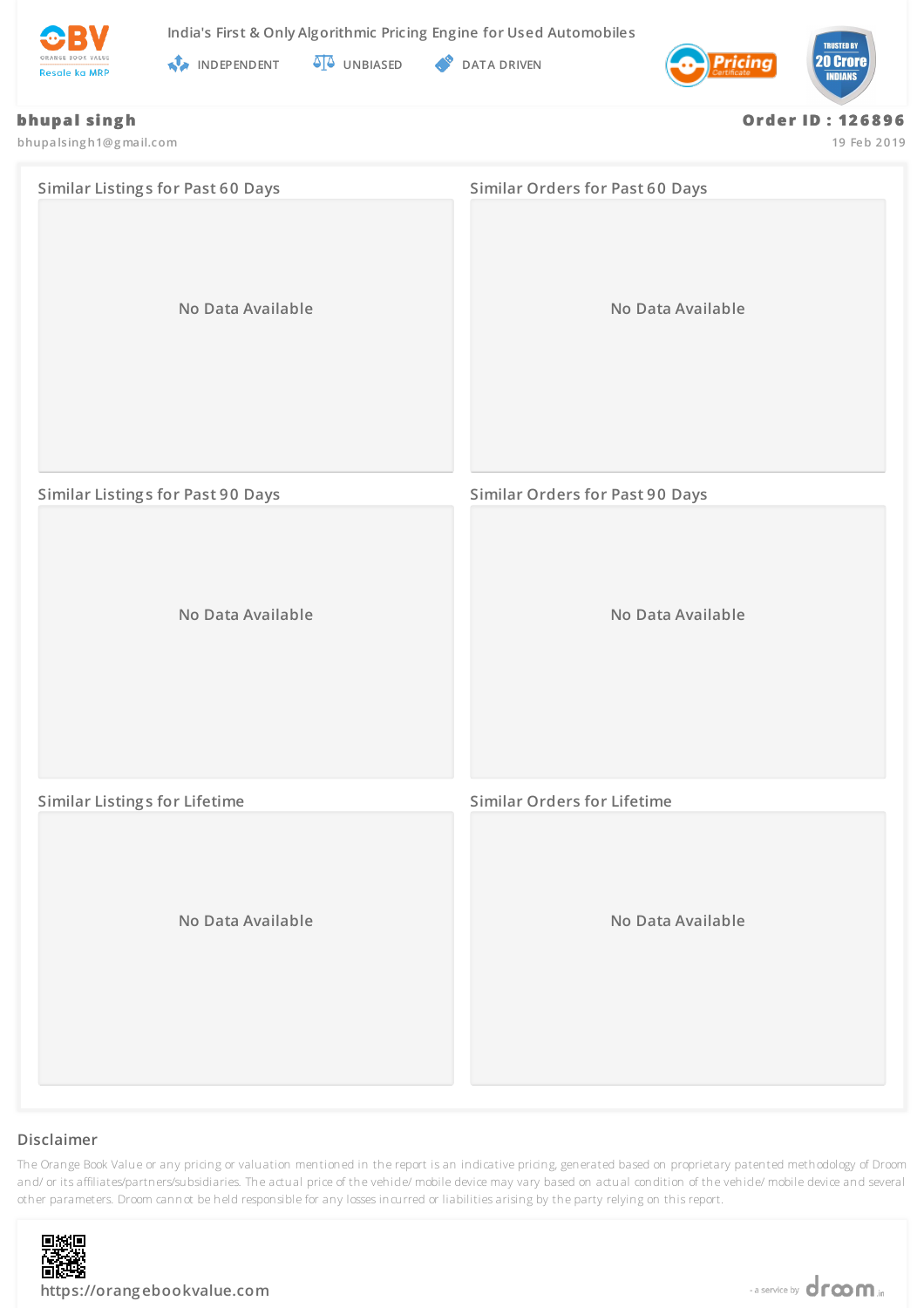

**India's First & Only Algorithmic Pricing Engine for Used Automobiles**

**INDEPENDENT AT UNBIASED PATA DRIVEN** 



**bhupalsing h1@g mail.com**

**Or de r ID : 12 6 8 9 6**

**19 Feb 2019**

# **Component Health Check**

**A vehicle undergoes enormous wear and tear with time. It is often imperative to inspect and replace parts of the vehicle on a timely basis to keep it in prime condition. These aspects often go unnoticed and become real pain points with time. Use the Component Health Check for maintaining your vehicle components without any hassles. It would provide the list of parts to be inspected every subsequent year based on their age to help you find out the parts needing replacement.**



#### **Disclaimer**